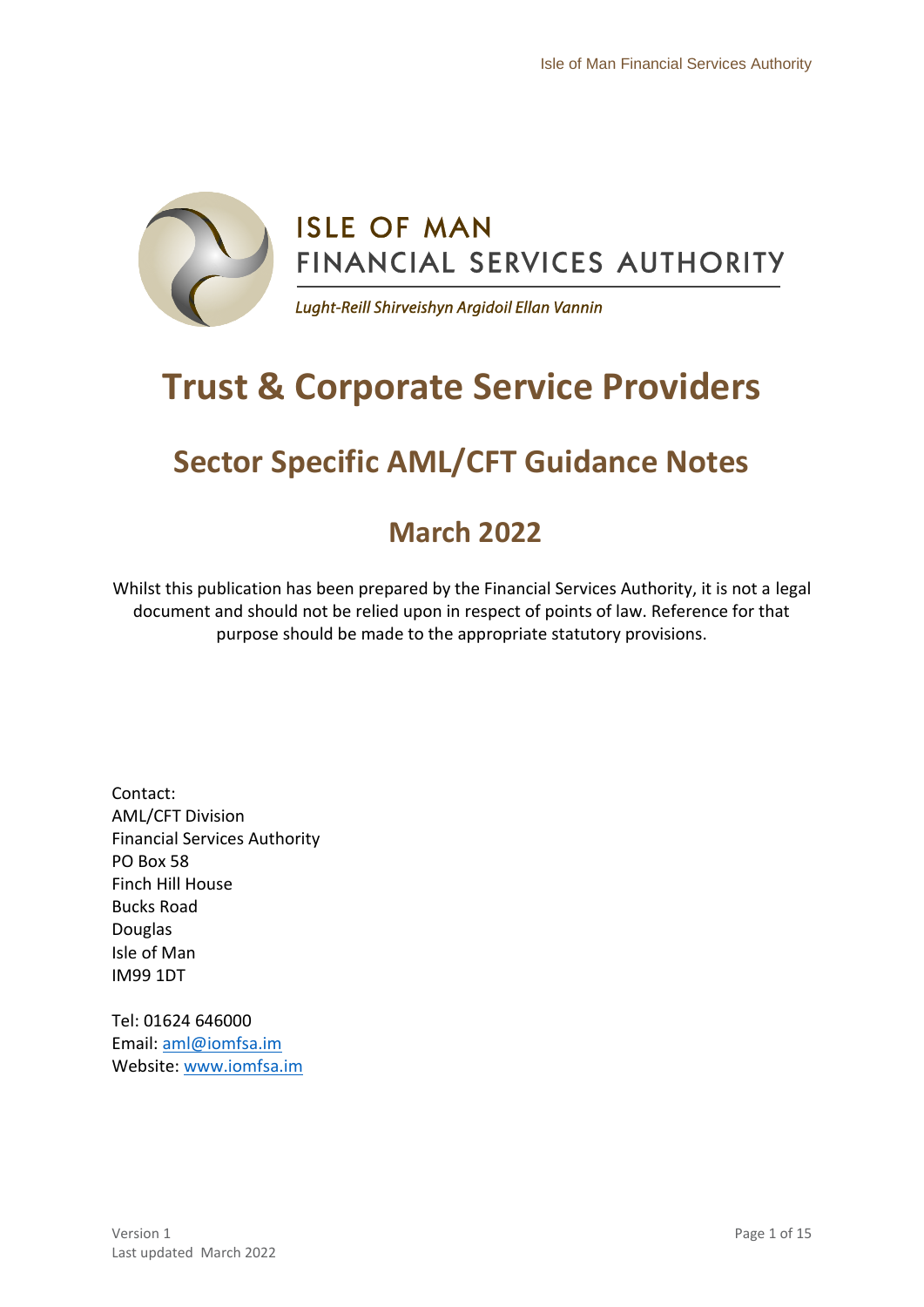## **Contents**

| $\mathbf{1}$ . |     |  |  |  |
|----------------|-----|--|--|--|
| 2.             |     |  |  |  |
|                |     |  |  |  |
| 3.             |     |  |  |  |
|                | 3.1 |  |  |  |
|                | 3.2 |  |  |  |
|                | 3.3 |  |  |  |
|                |     |  |  |  |
|                |     |  |  |  |
|                |     |  |  |  |
| 4.             |     |  |  |  |
|                | 4.1 |  |  |  |
|                |     |  |  |  |
|                | 4.2 |  |  |  |
|                |     |  |  |  |
| 5.             |     |  |  |  |
|                |     |  |  |  |
|                |     |  |  |  |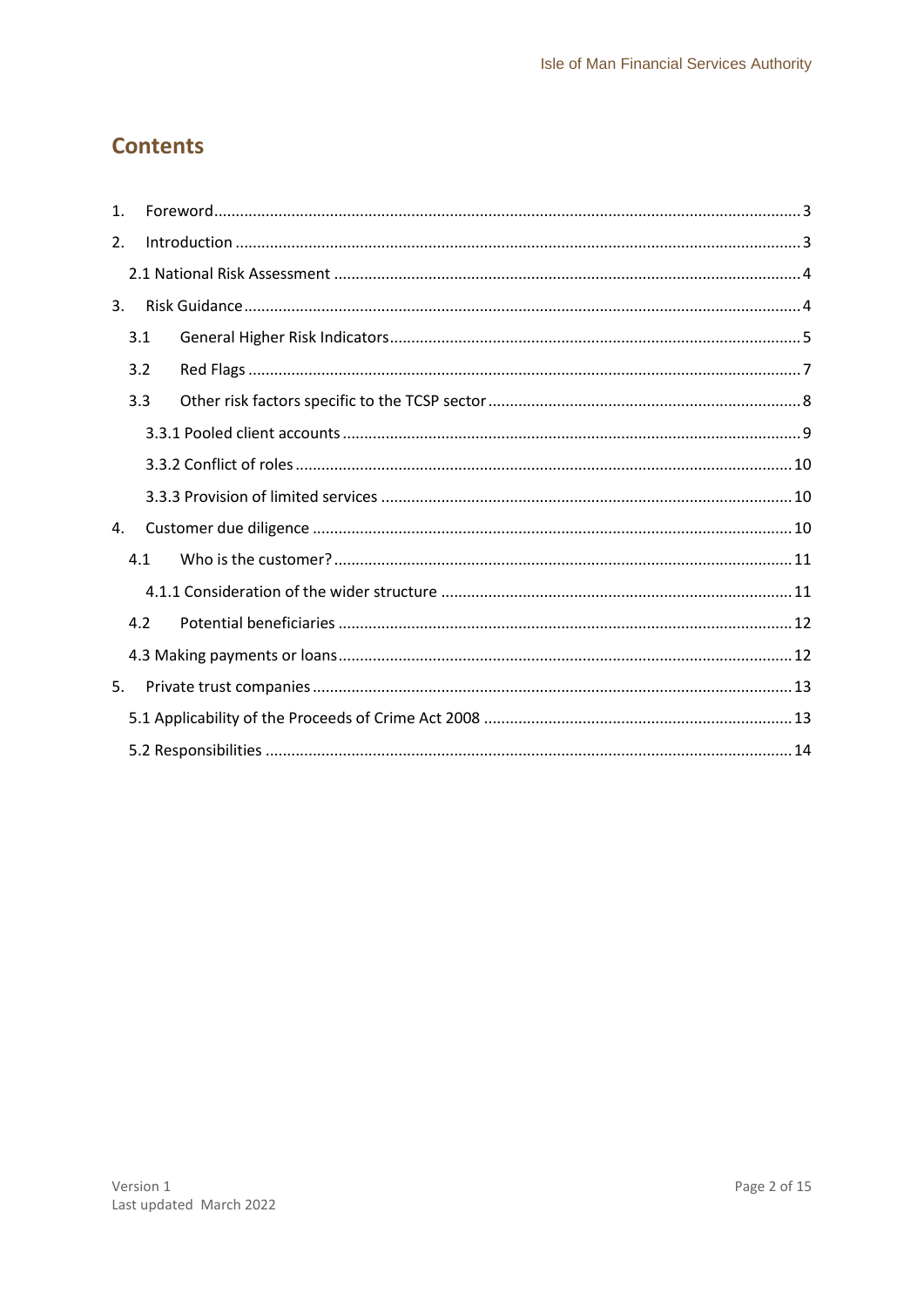## <span id="page-2-0"></span>**1. Foreword**

For the purposes of this sector specific guidance, the term Trust and Corporate Service Providers ("TCSPs") refers to a business conducting activity that would require a licence under Class 4 and Class 5 of the [Regulated Activities Order 2011 \(as amended\).](https://legislation.gov.im/cms/)

## <span id="page-2-1"></span>**2. Introduction**

The purpose of this document is to provide some guidance specifically for the TCSP sector in relation to anti-money laundering and countering the financing of terrorism ("AML/CFT"). This document should be read in conjunction both with [the Anti-Money Laundering and](https://www.iomfsa.im/amlcft/amlcft-requirements-and-guidance/)  [Countering the Financing of Terrorism Code 2019](https://www.iomfsa.im/amlcft/amlcft-requirements-and-guidance/) ("the Code") and the main body of the [AML/CFT Handbook](https://www.iomfsa.im/amlcft/amlcft-requirements-and-guidance/) ("the Handbook").

Though the guidance in the Handbook, and this sector specific guidance, is neither legislation nor constitutes legal advice, it is persuasive in respect of contraventions of AML/CFT legislation dealt with criminally, by way of civil penalty or in respect of the Authority's considerations of a relevant person's (as such a term is defined in paragraph 3 of the Code) regulatory / registered status and the fit and proper status of its owners and key staff where appropriate.

This document covers unique money laundering and financing of terrorism ("ML/FT") risks that may be faced by the sector and provides further guidance in respect of approaches to customer due diligence where it may vary across between sectors.

This document is based on the following papers published by FATF:

- The Misuse of Corporate Vehicles, including Trust and Company Service Providers [\(2006\)](http://www.fatf-gafi.org/media/fatf/documents/reports/Misuse%20of%20Corporate%20Vehicles%20including%20Trusts%20and%20Company%20Services%20Providers.pdf)
- [Money Laundering using Trust and Company Service Providers \(2010\)](http://www.fatf-gafi.org/media/fatf/documents/reports/Money%20Laundering%20Using%20Trust%20and%20Company%20Service%20Providers..pdf)
- [Risk-Based Approach for Trust and Company Service Providers \(2019\)](https://www.fatf-gafi.org/media/fatf/documents/reports/RBA-Trust-Company-Service-Providers.pdf)
- [Trade Based Money Laundering: Risk Indicators \(2021\)](http://www.fatf-gafi.org/media/fatf/content/images/Trade-Based-Money-Laundering-Risk-Indicators.pdf)
- [Best Practices on Beneficial Ownership for Legal Ownership \(2019\)](http://www.fatf-gafi.org/publications/methodsandtrends/documents/best-practices-beneficial-ownership-legal-persons.html)
- [Concealment of Beneficial Ownership \(2018\)](http://www.fatf-gafi.org/publications/methodsandtrends/documents/concealment-beneficial-ownership.html)
- [Trade Based Money Laundering Typologies \(2012\)](http://www.fatf-gafi.org/publications/methodsandtrends/documents/trade-basedmoneylaunderingtypologies.html)

There is also a FATF webinar which focusses on trade based money laundering that may be of use. The webinar can be found [here.](http://www.fatf-gafi.org/publications/methodsandtrends/documents/webinar-trade-based-money-laundering.html)

The Authority recommends that relevant persons familiarise themselves with these papers and other typology reports concerning the TCSP sector. These papers also contain a number of case studies which may be of interest.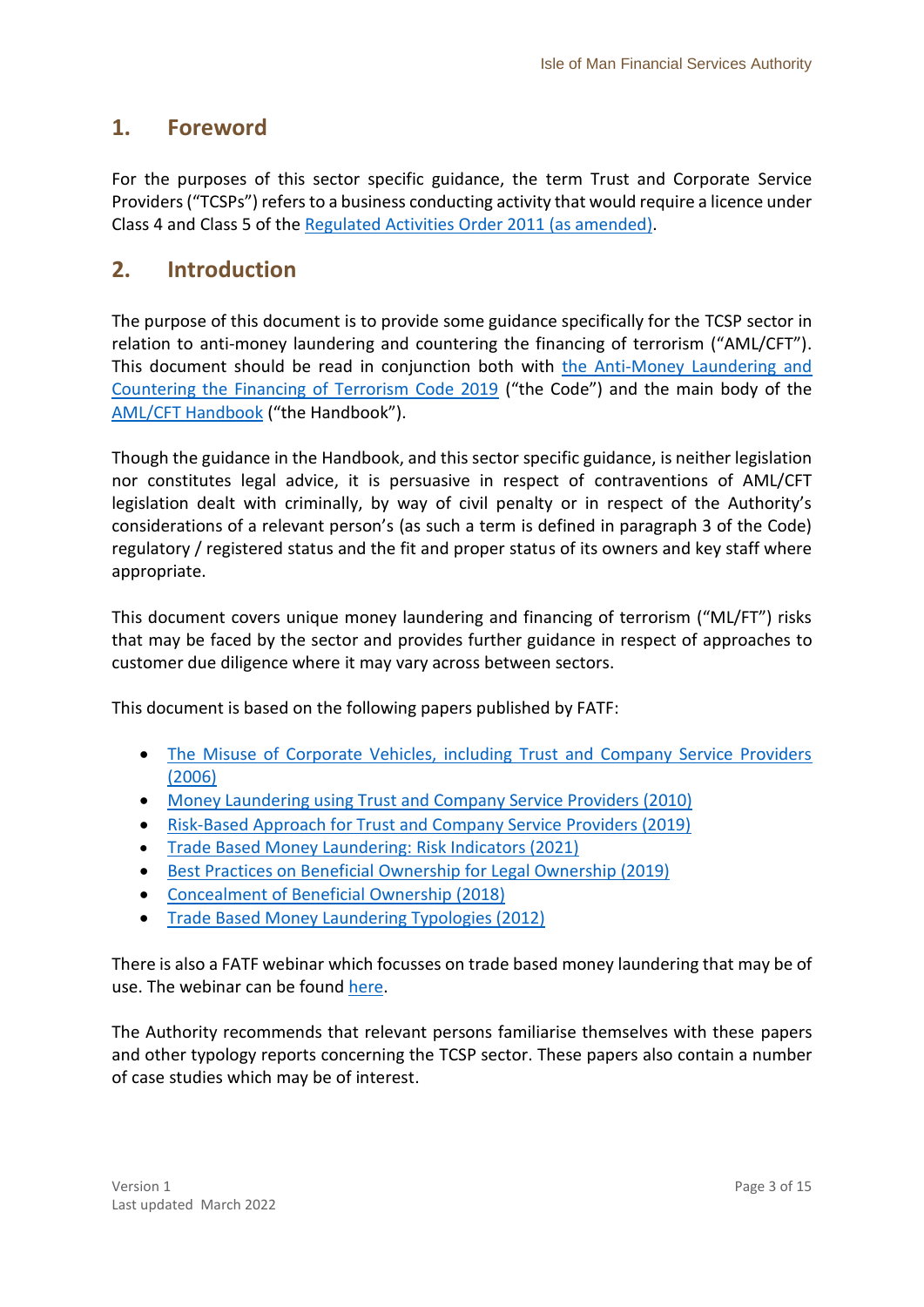For the purposes of this document the term "customer" is generally used, in line with the Code definition.

### <span id="page-3-0"></span>**2.1 National Risk Assessment**

The Island's [National Risk Assessment](https://www.gov.im/about-the-government/departments/cabinet-office/national-risk-assessment/) ("NRA") was published in 2015 and was updated in 2020. TCSPs must ensure their business risk assessment (and customer risk assessments where necessary) take into account any relevant findings of the NRA.

Considering vulnerabilities, due to the international nature of the sector, business relationships<sup>1</sup> may not be face-to-face and therefore there could be the involvement of third parties<sup>2</sup> when gathering customer due diligence. Also, TCSPs establish and provide corporate and trust structures which can be complex in nature; this is a legitimate activity but complexity provides the opportunity to disguise beneficial ownership, the source of funds and the activities of the entities concerned. The NRA sets out the main risks and vulnerabilities in further detail.

There are existing and significant international typologies for the sector. The overall risk for ML is considered to be medium high taking into account the threats and vulnerabilities, balanced against the controls in place in the sector; the overall risk for TF is medium.

## <span id="page-3-1"></span>**3. Risk Guidance**

The TCSP industry is a broad sector and the ML/FT risks will vary for each entity based on a wide range of factors such as the type of products they supply, their customers and delivery channels. The law relating to trusts (and potentially other legal arrangements) may give rise to situations which do not fall neatly into the terminology used in the Code.

The nature of services offered by TCSPs are commercially important, but can also be seen by those involved in ML and TF as useful in layering the proceeds of crime and hiding the ownership (or trail of ownership) of value or assets.

Where TCSPs are providing services or structures they should take great care to enable and allow for transparency of ownership and beneficial ownership, and not to make such ownership more opaque.

Companies incorporated in the Isle of Man are required to comply with the [Beneficial](https://legislation.gov.im/cms/)  [Ownership Act 2017.](https://legislation.gov.im/cms/) TCSPs should be aware of any responsibilities under the Beneficial Ownership Act 2017 where they are acting as a nominated officer, or undertaking any role or responsibility for which a nominated officer is responsible for under th[e Beneficial Ownership](https://legislation.gov.im/cms/)

1

 $1$  Guidance in this document in respect of business relationships is also applicable to occasional transactions.

<sup>&</sup>lt;sup>2</sup> There are a number of different circumstances in which third parties may be involved the due diligence gathering process, including as introducers (paragraph 9 of the Code) or Eligible Introducers (paragraph 19 of the Code).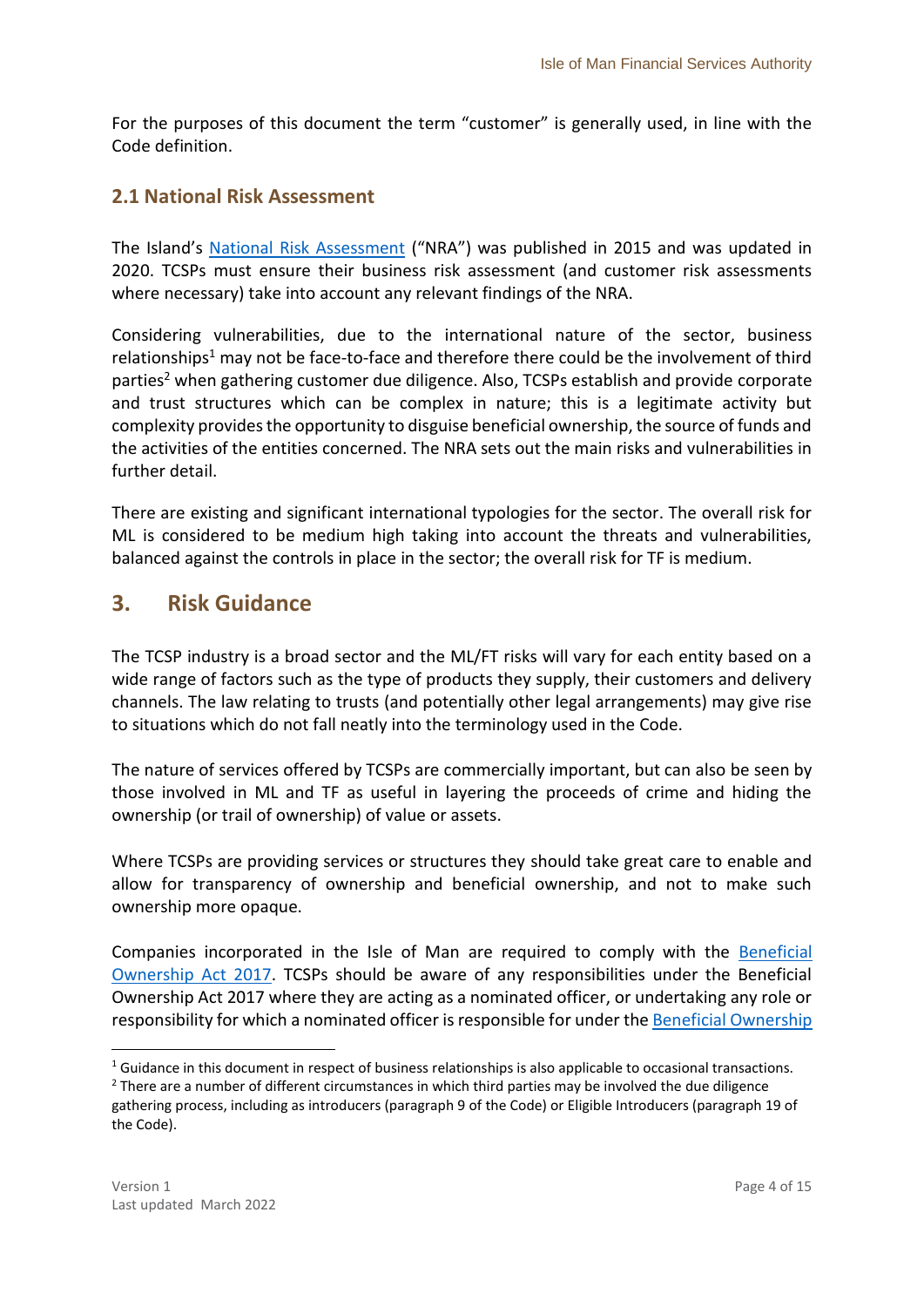[\(Nominated Officer Exemption\) \(Class 4 Regulated Activity\) Order 2017.](https://legislation.gov.im/cms/) Further information regarding the Beneficial Ownership Act 2017 can be found [here.](https://www.iomfsa.im/beneficial-ownership/overview/)

The Code mandates that a number of risk assessments are completed –

- a business risk assessment (paragraph 5);
- a customer risk assessment (paragraph 6); and
- a technology risk assessment (paragraph 7).

These are key mandatory requirements under the Code, and need to contain detailed evidence to show the relevant person knows the risks faced and how the relevant person considered those risks as well as their mitigation. They are vital elements to show how a relevant person meets their Code obligations to try to prevent money laundering or terrorist financing being effected through their business.

In order to complete these risk assessments and keep them up-to-date, vigilance should govern all aspects of a TCSP's dealings with its customers, including:

- customer on-boarding;
- receipt and implementation of customer instructions throughout the relationship;
- transactions into and out of relevant bank accounts;
- ongoing monitoring of the business relationship;
- technology and security issues if there is an online element to the business relationship; and
- any outsourced or delegated services.

## <span id="page-4-0"></span>**3.1 General Higher Risk Indicators**

As with the basic elements of a risk assessment, discussed in chapter 2 of the Handbook, the following activities may increase the risk of the relationship. Just because an activity / scenario is listed below it does not automatically make the relationship high risk; the customer's rationale / nature / purpose of the business relationship etc. should be considered in all cases, in line with the obligation to try to prevent money laundering or terrorist financing being effected through the business

If a business is unable to obtain a satisfactory explanation from a customer in the event of the following situations, features, or activities, or any other features which cause it concerns, it should be determined whether this is suspicious or unusual activity. Refer to chapter 5 of the Handbook for further detail of the Island's suspicious activity reporting regime.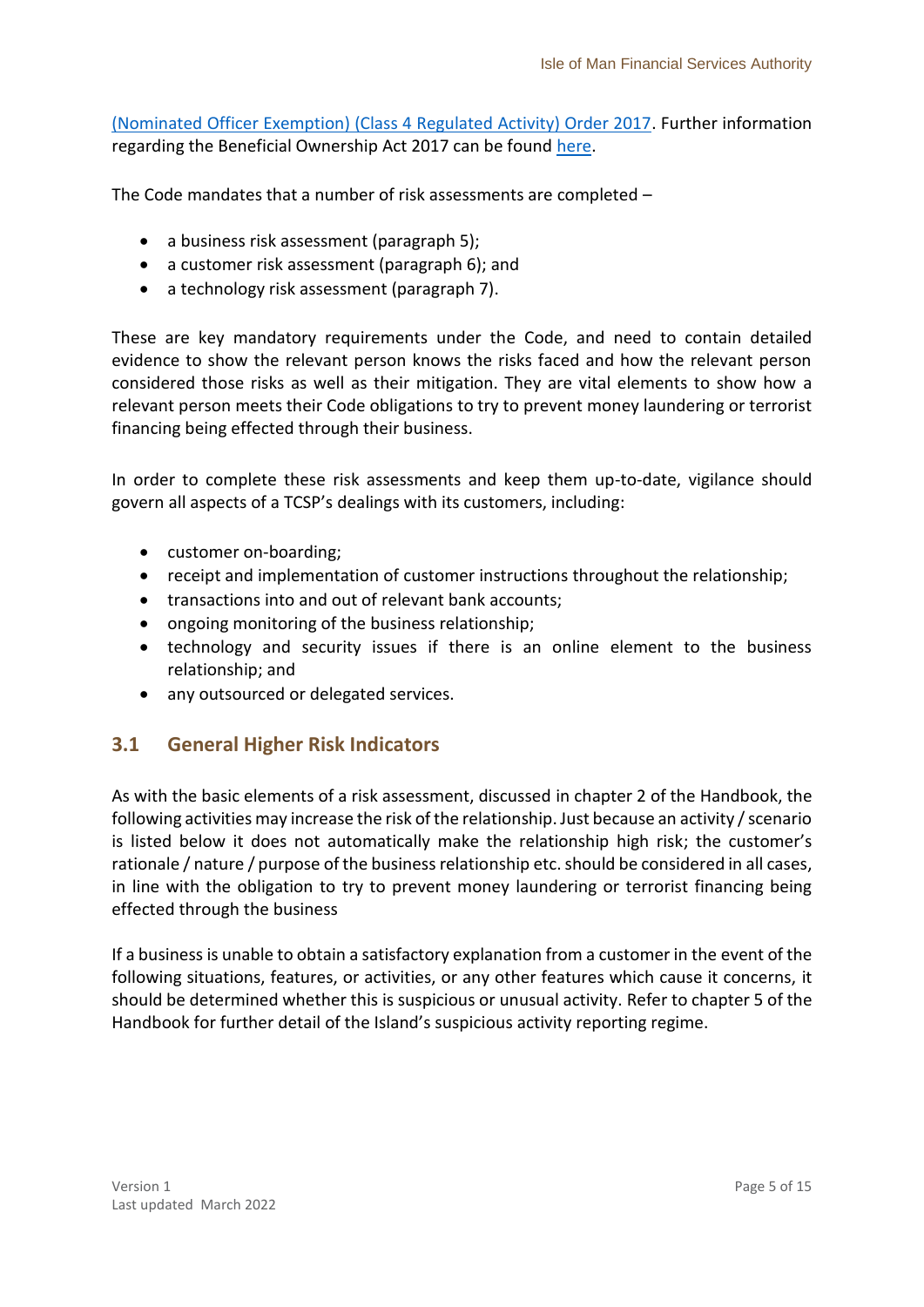As stated in paragraph 13 of the Code:

#### **13 Ongoing monitoring**

(2) Where a relevant person identifies any unusual activity in the course of a business relationship or occasional transaction the relevant person must –

(a) perform appropriate scrutiny of the activity;

(b) conduct EDD in accordance with paragraph 15; and

(c) consider whether to make an internal disclosure.

(3) Where a relevant person identifies any suspicious activity in the course of a business relationship or occasional transaction the relevant person must –

(a) conduct EDD in accordance with paragraph 15 of the Code, unless the relevant person believes conducting EDD will tip off the customer; and

(b) make an internal disclosure.

This list of higher risk indicators is by no means exhaustive, and TCSPs should be vigilant for any transactions where suspicion may be aroused and take appropriate measures. Also please see the list of red flags included at 3.2.

- Where a customer is reluctant to provide normal information or provides only minimal information.
- Where a customer's documentation cannot be readily verified.
- The customer is reluctant to provide the TCSP with complete information about the nature and purpose of the relationship including anticipated account activity.
- The customer is located in or conducts business in a high risk jurisdiction.
- Transactions involving numerous jurisdictions.
- Structures involved are complex and may involve multiple jurisdictions, but may not be needed for commercial purposes or may be requested by to add anonymity or to prevent an identity being confirmed or registered (for example in a company ownership or beneficial ownership or land/property register either in the IOM or elsewhere).
- The customer is reluctant to meet personnel from the firm in person and / or uses a "front person".
- It appears that the customer engages in frequent transactions with money service businesses.
- The customer has no discernible reason for using the TCSP's services, or the person's location.
- The customer has a history of changing service providers and / or using a number of businesses in different jurisdictions.
- The customer is known to be experiencing extreme financial difficulties.
- The customer enquiries about how to close structures without reasonable explanation.
- The customer opens a structure without any regards to loss, commissions or other costs associated with that account / product.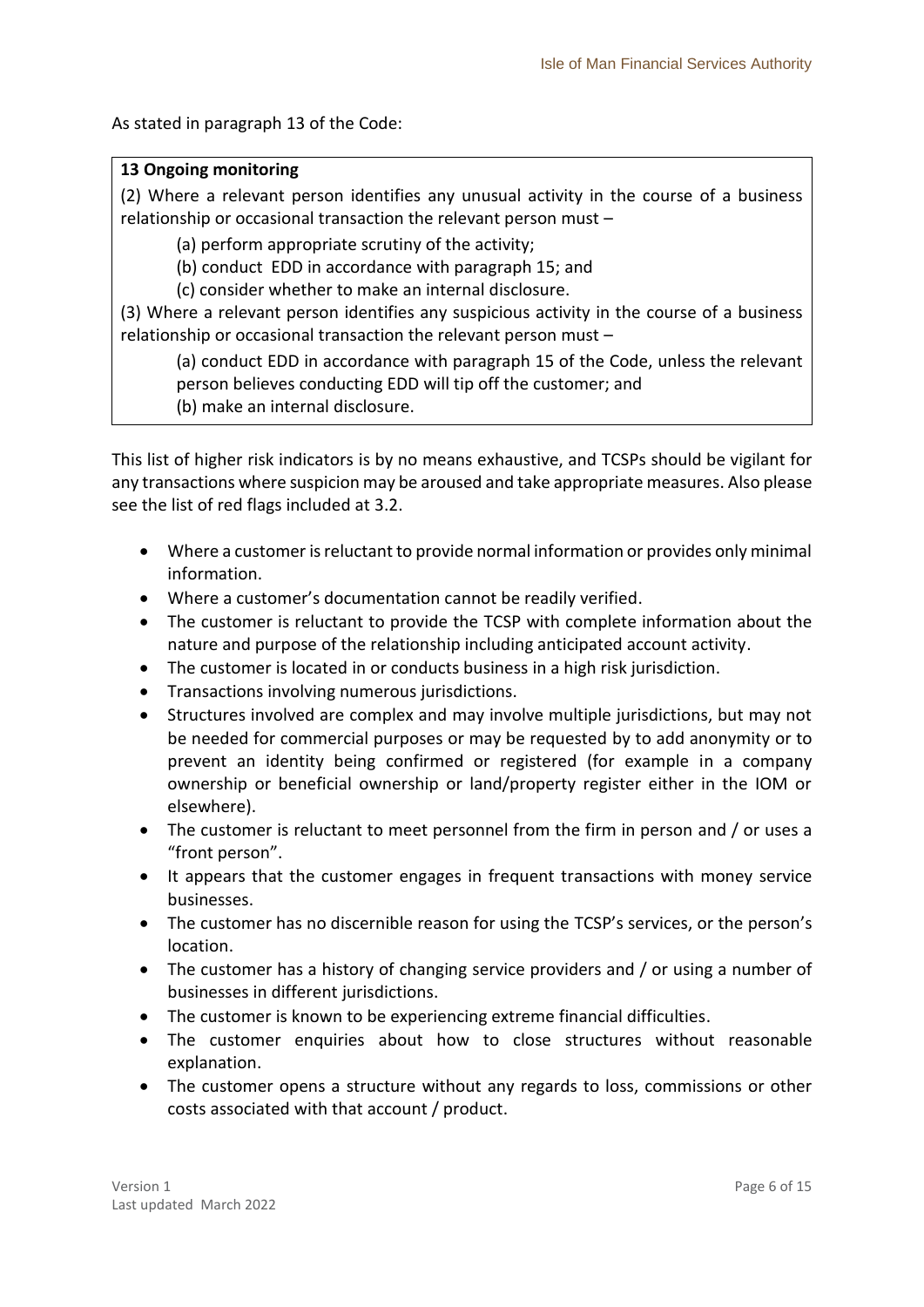- The customer acts through intermediaries such as other TCSPs, professional service providers, money managers or advisers, as this approach may be used in order not to have their identity confirmed or registered (for instance on a Beneficial Ownership or in a property/land register either in the IOM or elsewhere).
- The customer exhibits unusual concern with the TCSP's compliance with Government reporting requirements and/or AML/CFT policies and procedures.
- Wire transfers / payments are sent to, or originate from high risk jurisdictions without apparent business reason.
- The customer's transaction pattern suddenly changes in a manner that is inconsistent with the customer's normal activities or inconsistent with the customer's profile.

## <span id="page-6-0"></span>**3.2 Red Flags**

In addition to the above higher risk indicators, there are some factors that would automatically be "red flags" in relation to that particular relationship and would therefore usually be suspicious activity. Appropriate steps as explained in section 3 of this document, and the Code, must therefore be taken. This list of red flags is by no means exhaustive and is as follows:

- where it is identified a customer provides false or misleading information;
- where it is identified a customer provides suspicious identification documents;
- where it is identified that a customer is subject to sanctions;
- the customer does not provide the TCSP with relevant / accurate information about the nature and intended or ongoing purpose of the relationship, including anticipated transactional activity;
- the customer is secretive / evasive when asked to provide more information;
- when requested, the customer refuses to identify a legitimate source of funds or source of wealth;
- when requested, the customer refuses to supply documentation to support their stated source of funds or source of wealth;
- the customer refuses to provide details on beneficial owners or provides information which is false, misleading or substantially incorrect<sup>3</sup>;
- the customer enquires about how quickly they can end a business relationship where it is not expected;
- where the business relationship is ended unexpectedly by the customer and the customer accepts unusually high fees to terminate the relationship without question;
- the customer appears to be acting on behalf of someone else and does not provide satisfactory information regarding whom they are acting for;

1

<sup>&</sup>lt;sup>3</sup> TCSPs should also be aware of any responsibilities under the Beneficial Ownership Act 2017 where they are acting as a nominated officer, or undertaking any role or responsibility for which a nominated officer is responsible for under the Beneficial Ownership (Nominated Officer Exemption) (Class 4 Regulated Activity) Order 2017.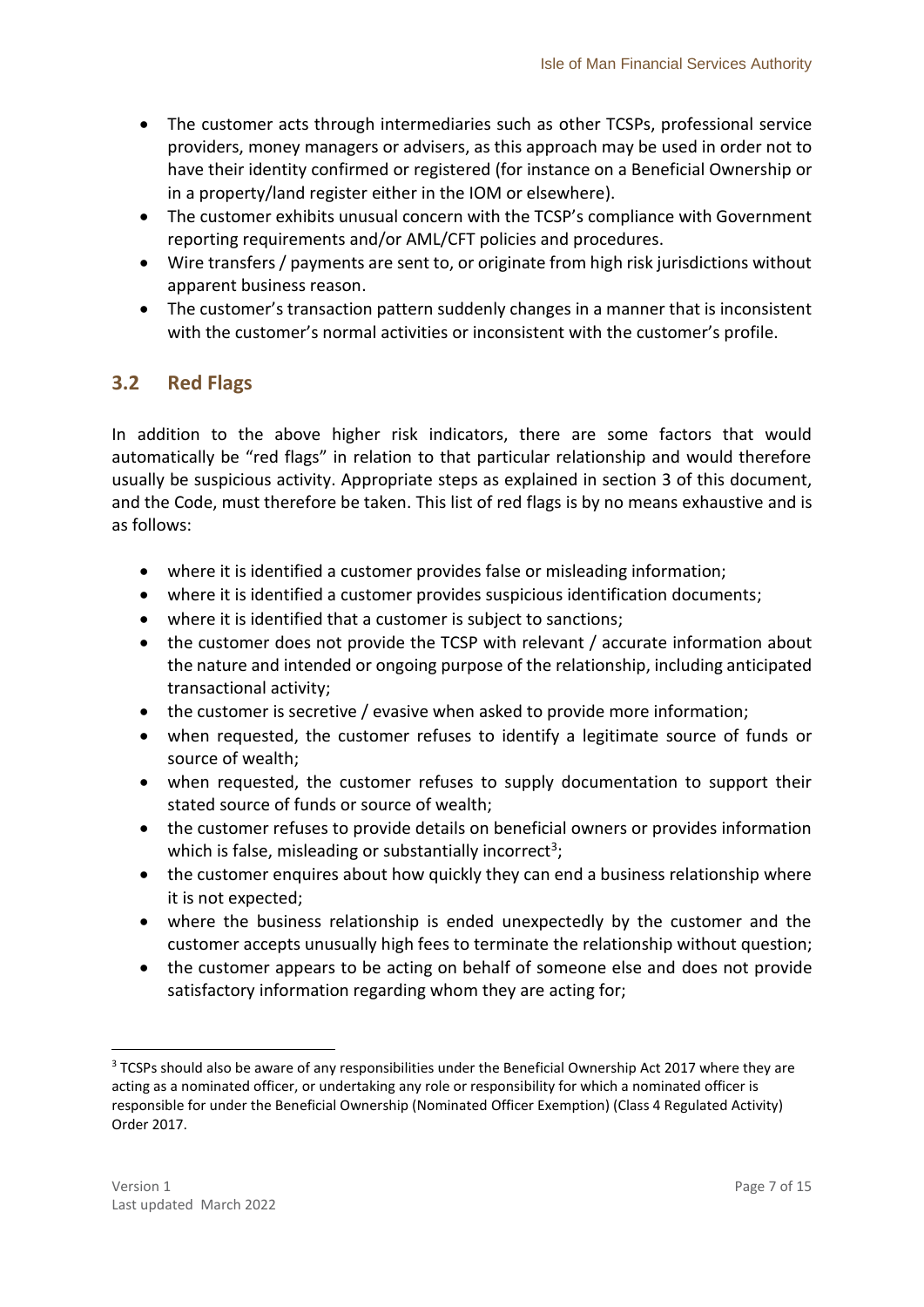- the customer is known to have or have had criminal / civil / regulatory proceedings against them for crime, corruption, misuse of public funds or is known to associate with such persons;
- the customer is interested in paying higher charges to keep their identity secret; and
- the customer seeks a Non-Disclosure Agreement ("NDA") or similar in an attempt to encourage or persuade the TCSP not to disclose information or identity details to competent authorities or in any relevant registers.

### <span id="page-7-0"></span>**3.3 Other risk factors specific to the TCSP sector**

The following section of the guidance covers some of the risk factors specifically related to this particular sector providing additional detail where appropriate. Each scenario should be determined on a case by case basis to determine whether the matter may in actual fact, depending on the context of the relationship, be a "red flag" as described in section 3.2.

- The use of complex networks of legal arrangements and/or nomineeships and/or legal persons, where there is no apparent rationale for the complexity or it appears that the complexity of the arrangement may be intended to conceal the ownership or control arrangements from the TCSP or other parties.
- The use of complex structures that go across a number of different jurisdictions, with no apparent legitimate commercial rationale as such structures could be used to hide the identity of individuals involved.
- The customer wishes to use the client money account of the TCSP without providing an appropriate rationale.
- The customer wishes the TCSP to provide director's services or nominee shareholding services, but the client effectively retains control of the entity and there are uncertainties or difficulties in the TCSP managing and controlling the entity for which they are legally directors
- The use of trading entities, particularly where the customer retains some control and where there is difficulty in monitoring movement of goods and services.
- The use of Powers of Attorney (or similar) to facilitate conduct of business by a third party on behalf of the legal person or legal arrangement.
- The activity of legal persons and legal arrangements that may involve high value goods and / or transactions.
- Structures that are involved in higher risk activities or industries.
- Structures or customers that are involved with or connected to higher risk jurisdictions.
- Involvement of politically exposed persons ("PEPs") in structures, including where the PEP may not be the TCSP's customer.
- Customers that request cash deposits and /or cash collections.
- Customers that request split boards (i.e. boards with external directors) so that they can exercise control, without appropriate rationale and controls.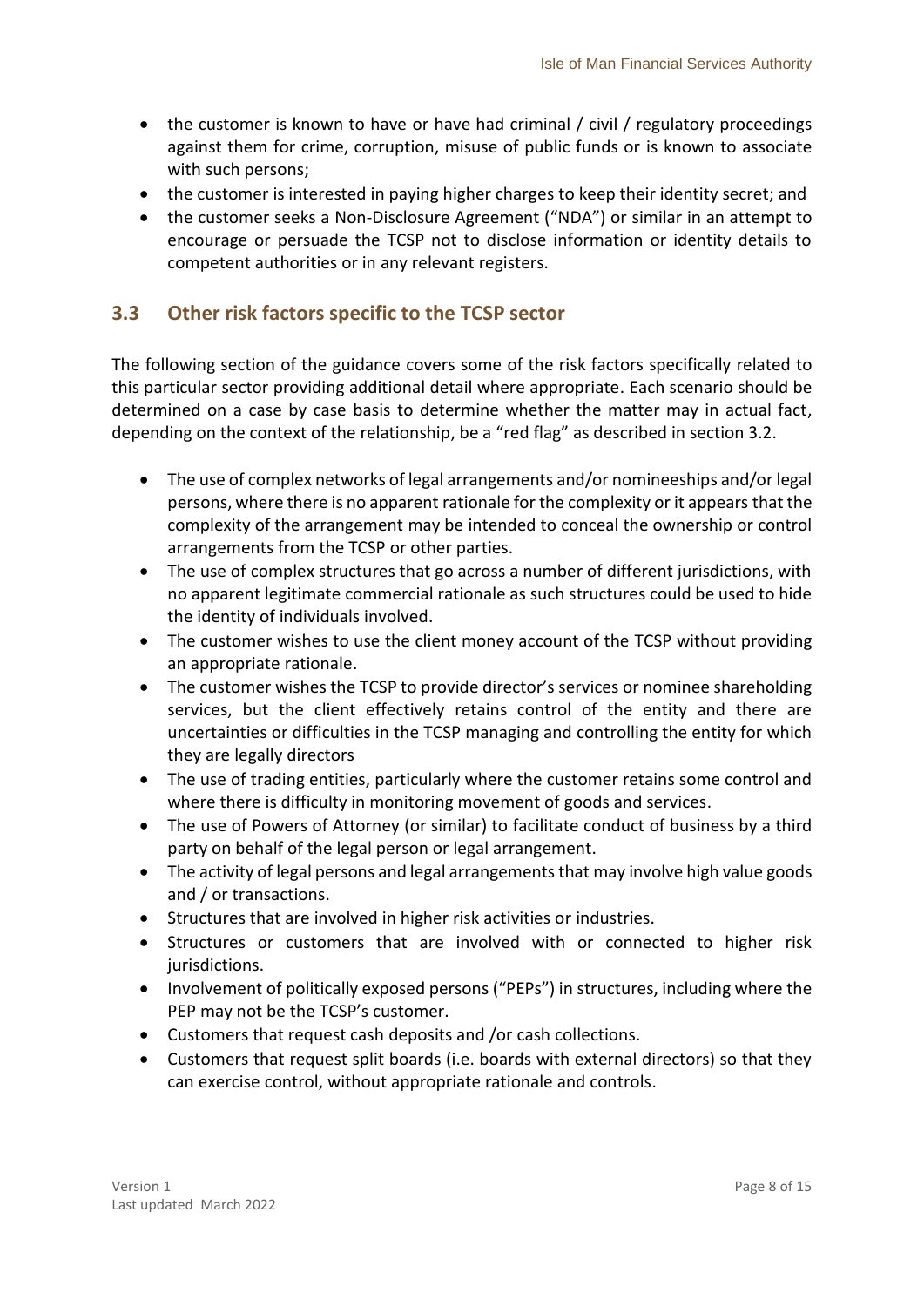- Customers who request third party signatories on client company accounts (including themselves) without an appropriate rationale.
- Beneficial owners who wish to retain control over assets through powers delegated from the board.
- Requests for credit or debit cards issued to the beneficial owner (or other third parties).
- Contracts (negotiated by customer) not provided in original format for directors and company records.
- Use of multiple addresses where no satisfactory rationale is provided.
- Requests for non-interest bearing loans to beneficiaries or beneficial owner which are later written off.
- Settlement of property (real estate, securities or cash) into a trust from third parties without appropriate explanation.
- Activity that is not in line with the trust deed.
- Requests for payments or loans to settlors rather than beneficiaries.
- Late changes in trust arrangements or in settlors and beneficiaries (such as adding back settlors as beneficiaries of the trust).
- Discretionary loans from the trust to settlor or beneficiaries which are high value but repayment is not made or not certain (such as where the recipient is financially unable to maintain and repay the loans, or there may be some uncertainty of repayment or repayment terms are not commercially reasonable);
- Requests from beneficiaries for payments to 3rd parties with no apparent legitimate rationale.

#### <span id="page-8-0"></span>**3.3.1 Pooled client accounts**

Pooled client accounts operated by a TCSP can be susceptible to being abused in the ML process because:

- payments made to a third party from a regulated TCSP's client account may be considered "trustworthy" by the recipient or recipient financial institution; and / or
- transactions may be less likely to stand out as being unusual or suspicious when mingled with transactions which may be of a high volume/high value.

As per rules 3.28 and 3.31 of the [Financial Services Rule Book 2016,](https://www.tynwald.org.im/links/tls/SD/Pages/default.aspx?&s=SD&k=financial%20services%20rulebook&r=) pooled client accounts should **only** be used where circumstances make it impractical to set up a client company or trust bank account (whether in the name of the trust, the corporate trustee or a private trust company as trustee). Where a pooled client account is utilised by a TCSP they should consider and document the rationale for using this pooled account and monitor the use of this account. Appropriate controls should be put in place to mitigate the risks associated with this service such as conducting frequent and detailed transaction monitoring, paying particular attention to higher risk indicators such as: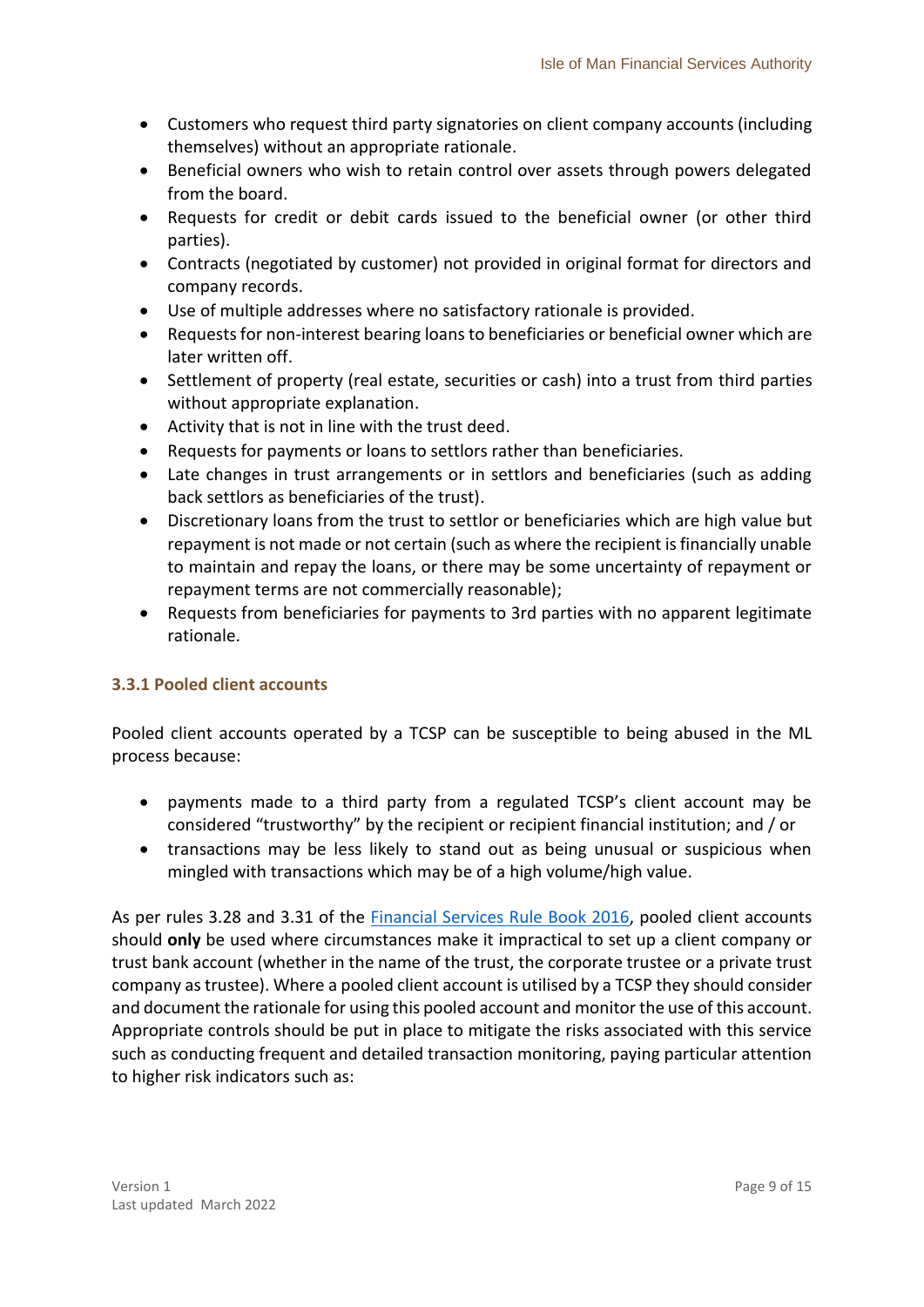- funds deposited into the pooled account from an unexpected source;
- requests for deposited funds to be returned to the remitter or onward transmission to a third party; (especially if the third party recipient is not directly involved in trading or service provision with the client), and/or
- overpayment of invoices and/or fees by customers followed by a request for the overpayment to be remitted.

(These higher risk indicators are applicable to all bank accounts, but the pooling of monies may make them more difficult to identify.)

#### <span id="page-9-0"></span>**3.3.2 Conflict of roles**

TCSPs should consider how to prevent, or if this is not possible, perhaps due to the size of the TCSP, manage and mitigate the potential for conflicts of interest arising. For example, TCSPs should consider if there is any conflict where the same person may be director of client companies and is also the MLRO.

#### <span id="page-9-1"></span>**3.3.3 Provision of limited services**

Providing limited services to a customer (e.g. registered office or registered agent only services) may present a higher risk of ML/FT due to the lack of control by the TCSP. This type of relationship can also make the identification of the customer or their location more difficult and be used to avoid inclusion in registers in either the Isle of Man or elsewhere. Where TCSPs provide such services they must be mindful of the fact that whilst they may not be directly responsible for the actions of the customer, the Code applies in full, and hence the TCSP may be liable under the Proceeds of Crime Act 2008 for the customer's actions. The limited services which are being provided should be considered in the TCSP's BRA and the CRA of the customer.

#### *3.3.3.1 "Split boards"*

As an extension to this risk, companies or trusts with "split boards" whereby some directors or trustees are supplied by the TCSP and others are provided by the client may present a similar control risk. Appropriate controls should be put in place to mitigate the risks associated with this type of arrangement. Such controls should be documented.

## <span id="page-9-2"></span>**4. Customer due diligence**

Part 4 of the Code requires relevant persons to undertake customer due diligence and ongoing monitoring in relation to all business relationships. Chapter 3 of the Handbook provides guidance on how to identify and verify the identity of the customer in relation to both a natural and legal persons, and legal arrangements. Also, guidance on the timing of identification and verification of identity is provided. Please also see section 3.8 of the Handbook for further details on source of funds and source of wealth. For details of particular concessions which may be applicable please see chapter 4 of the Handbook.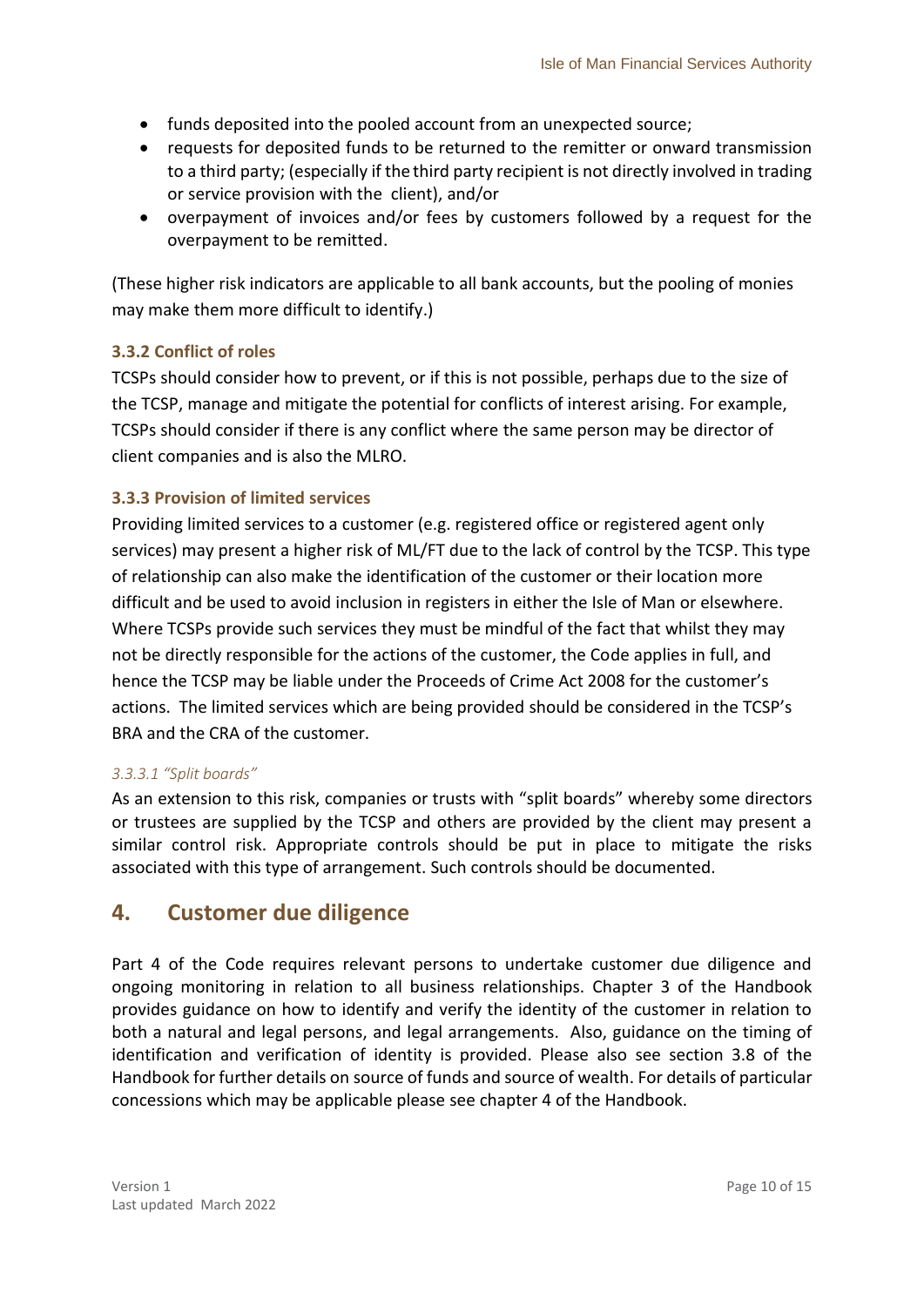In all cases where the requirements of Part 4 of the Code cannot be met (paragraphs 8(5), 9(9), 10(5), 12(11), 14(6), 15(8) and 19(11)) the procedures and controls must provide that  $-$ 

- (a) the business relationship must proceed no further;
- (b) the relevant person must consider terminating<sup>4</sup> the business relationship; and
- (c) the relevant person must consider making an internal disclosure.

#### <span id="page-10-0"></span>**4.1 Who is the customer?**

In respect of legal persons and/or arrangements, the customer at the establishment of the business relationship would usually be the person(s) who would settle or otherwise contribute the funds or assets into the structure. The Code requirements must be followed in respect of this party to the relationship, including the requirement at paragraph 12(2)(b) to determine whether the customer is acting on behalf of another person

Once the business relationship is established and the structure is formed, for the purposes of the Code, the legal person or legal arrangement would be considered to be the customer, noting the requirements of the Code in relation to beneficial ownership and control (paragraph 12). It is for the TCSP to determine on a case by case who is the controlling party of the customer and to undertake the required parts of the Code as applicable.

Guidance regarding the requirements of paragraph 12 of the Code can be found at section 3.4.5 of the Handbook.

#### <span id="page-10-1"></span>**4.1.1 Consideration of the wider structure**

When conducting a customer risk assessment paragraph 6(3)(b) of the Code requires that TCSPs consider the nature, scale, complexity and location of the customer's activities. This involves looking at the wider structure, not just the entity that that the TCSP is contracting with, and identifying and assessing the risks therein.

It also involves considering the downstream activities of arrangements where the TCSP is managing a holding company arrangement to ensure the nature, scale, complexity and location of the activities conducted by assets held by the holding company are understood and assessing the risks.

Once the business relationship has been established and ongoing monitoring (including transaction monitoring) is being conducted TCSPs should continue to consider the activities of the wider structure (including any changes to the beneficial ownership and control).

**.** 

<sup>&</sup>lt;sup>4</sup> In relation to a New business relationship (paragraph 8) the business relationship must be terminated.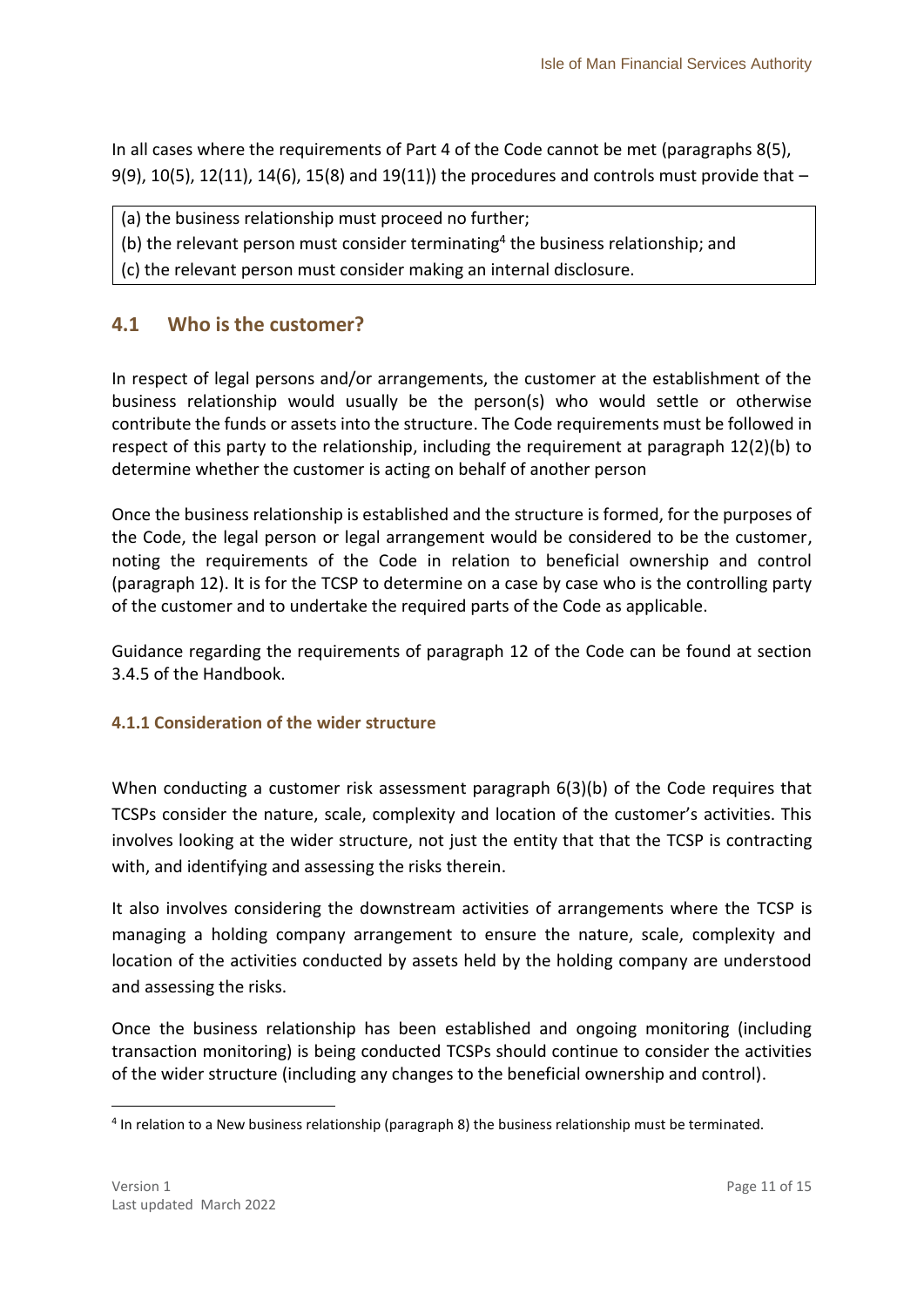## <span id="page-11-0"></span>**4.2 Potential beneficiaries**

Paragraphs 12(3) and (4) of the Code require that relevant persons identify and take reasonable measures to verify the identity of the beneficial owner of legal arrangements and foundations by (among other things) identifying any known beneficiaries and any classes of beneficiaries (and in respect of a class of beneficiaries, where it is not reasonably practicable to identify each beneficiary, details sufficient to identify and describe the class of persons who are beneficiaries).

Where a trust has a potential beneficiary who at best only has a hope of benefitting from the trust at the discretion of the trustees at some time in the future the TCSP should make a risk based decision on whether to identify this individual.

If the circumstances change and an individual (including a member of a class of beneficiaries) becomes likely to benefit from the trust, they should be treated as a known beneficiary, they should be identified, and reasonable measures taken to verify their identity in accordance to paragraphs 12(3) and (4) of the Code.

## <span id="page-11-1"></span>**4.3 Making payments or loans**

Paragraph 12(7) of the Code requires relevant persons to take certain steps in relation to those persons who are to receive benefit from a legal person or legal arrangement.

#### **12 Beneficial ownership and control**

(7) Subject to paragraph 21(1) and without limiting sub-paragraphs (2) to (6), the relevant person must not, in the case of a customer that is a legal person or a legal arrangement, make any payment or loan to, or on behalf of, a beneficial owner of that person or for the benefit of a beneficiary of that arrangement unless it has —

(a) identified the recipient or beneficiary of the payment or loan;

(b) on the basis of materiality and risk of ML/FT, verified the identity of

the recipient or beneficiary using reliable, independent source documents, data or information; and

(c) understood the nature and purpose of that payment or loan in accordance with paragraph 13.

Payments and loans can be a key risk stage in the prevention of ML/FT, a risk based approach allows for flexibility where appropriate, firstly in respect of the extent of identification information obtained and secondly when considering verifying the recipient or beneficiary's identity. This must be considered on a case by case basis.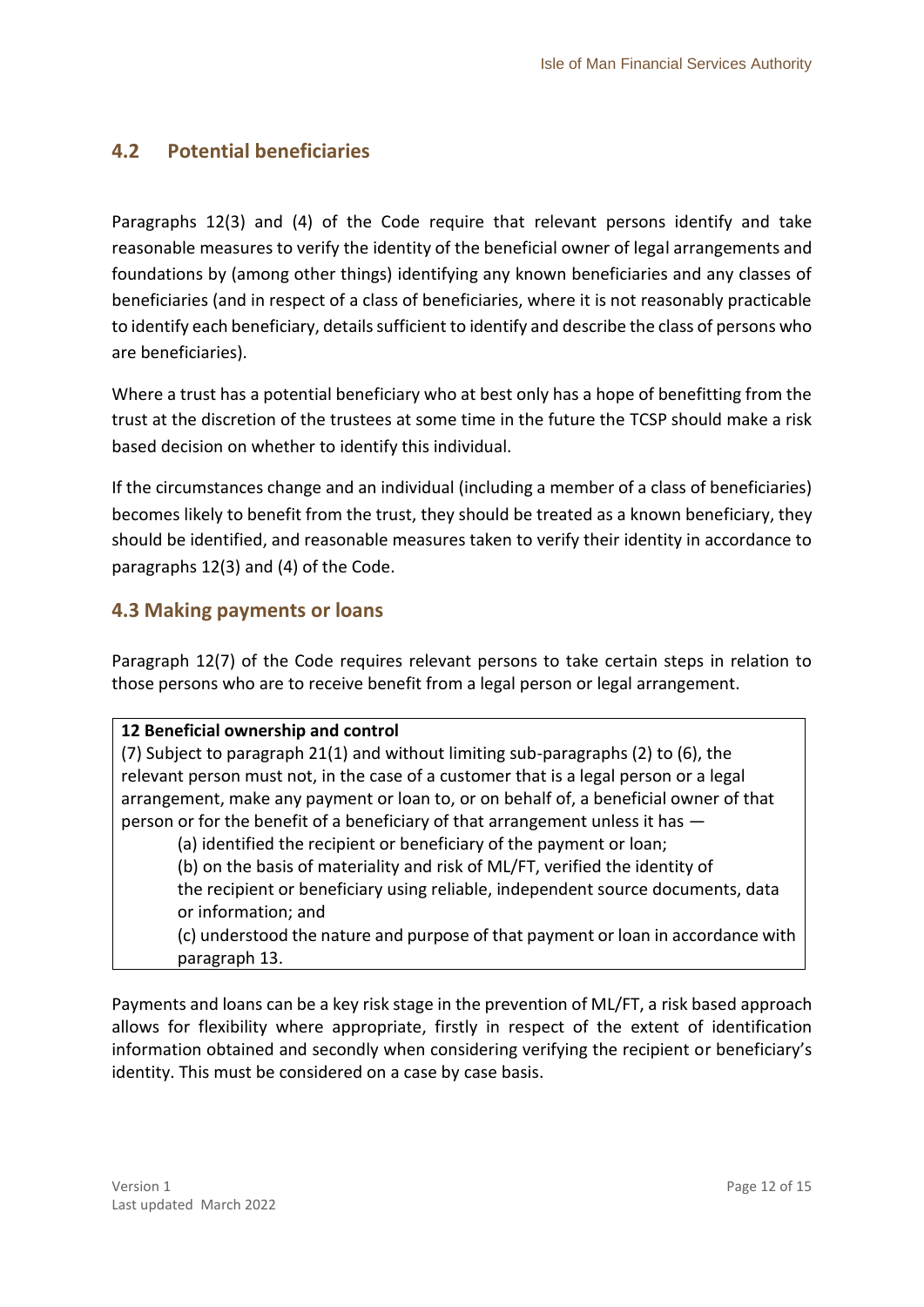Where a payment or loan is being made to a known beneficiary, TCSPs should consider whether the level of identification information and verification which was obtained at outset and the CRA continues to be suitable. Where a payment or loan is made to a member of a class of beneficiaries this person must be identified and verified, on the basis of materiality and risk of ML/FT, as per paragraph 12(7) of the Code.

The Authority recognises that there may be circumstances where verification of identity may not be possible or practical (such as emergency medical expenses), and in such a case, the TCSP should take a risk based approach and document the circumstances surrounding the exception. However, the Authority would expect the TCSP to know the name of this individual.

Where trust or company owned property is being let out to a beneficiary under a formal agreement such as a tenancy or licence to occupy, or an informal agreement with the trustees, if the trust or company does not benefit from receipt of a commercial / market rate of income this should be considered a benefit the same as any distribution. The TCSP should ensure they have identified and taken reasonable measures (on the basis of materiality and risk) to verify the identity of the beneficiary or third party, as in some circumstances this type of arrangement could be used to hide the ownership of the property.

TCSPs should consider the risk of the payment or loan being made, for instance a power to benefit the settlor's children is likely to present a lower risk of ML/FT than a power to benefit a party who has no obvious family connection to the settlor. This must be considered on a case by case basis using a risk based approach.

It is important to note that a TCSP's procedures must be clear in relation to the steps to be taken on payments being made, and the procedures should demonstrate that the TCSP has appropriately considered the BRA and CRA when determining the approach in this area.

Further guidance regarding making payments or loans can be found in section 3.4.5.4 of the Handbook.

Whenever payments are made TCSPs must be mindful of requirements regarding sanctioned individuals and entities. The Isle of Man Customs and Excise Division has issued [guidance](https://www.gov.im/categories/tax-vat-and-your-money/customs-and-excise/sanctions-and-export-control/#accordion) regarding sanctions.

## <span id="page-12-0"></span>**5. Private trust companies**

This section of the document is relevant to those TCSPs who establish and/or provide services to a private trust company ("PTC").

## <span id="page-12-1"></span>**5.1 Applicability of the Proceeds of Crime Act 2008**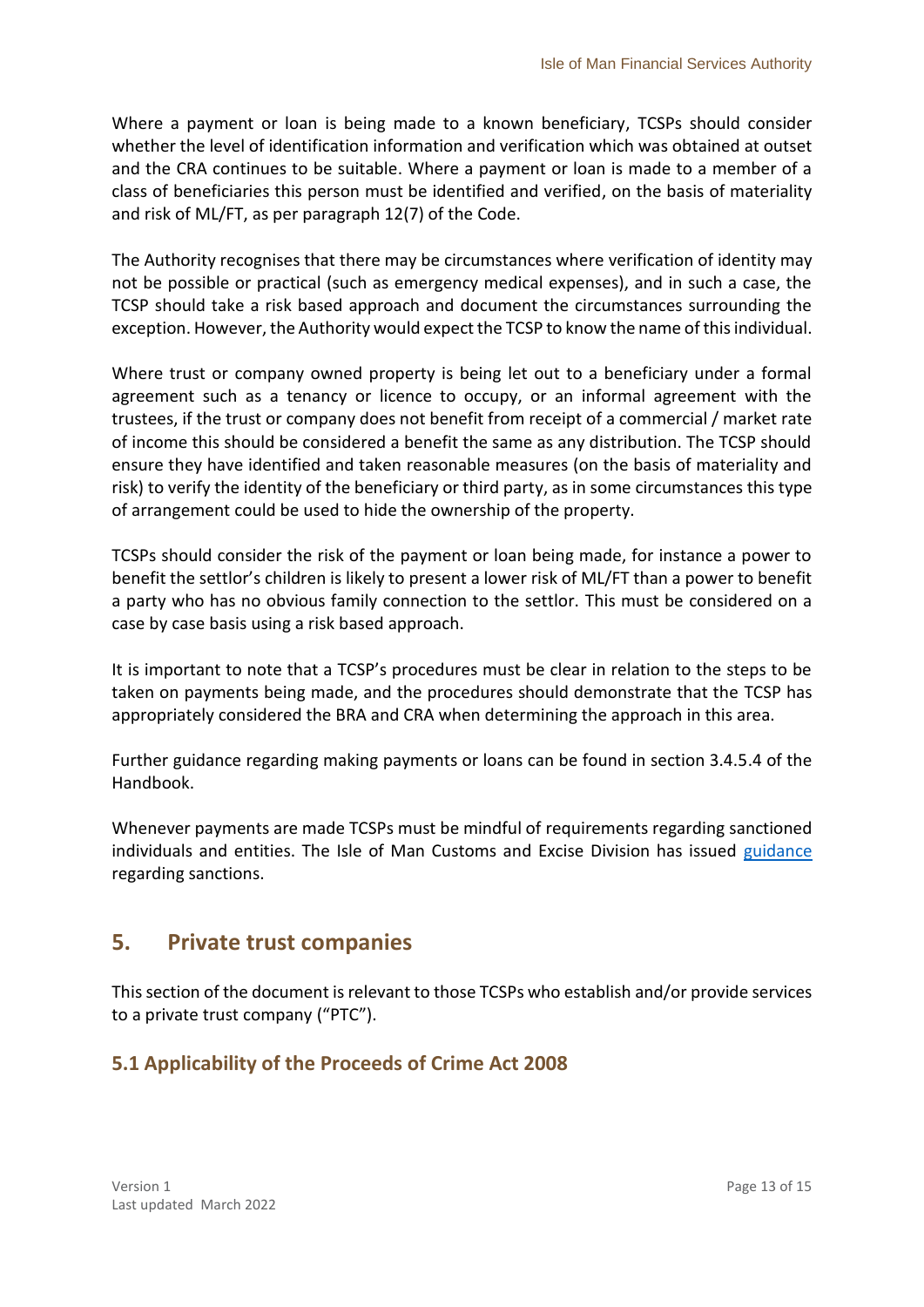Paragraph 2(6)(a) of schedule 4 to the [Proceeds of Crime Act 2008](https://legislation.gov.im/cms/) ("POCA") states that the Code applies in the following circumstances:

subject to sub-paragraph (13), engaging in any regulated activity within the meaning of the *Financial Services Act 2008*, whether or not an exemption specified in the Financial Services (Exemptions) Regulations 2011, as those Regulations have effect from time to time and any instrument or enactment from time to time amending or replacing those Regulations, applies to that activity;

Therefore, it is important to note that the requirements of the Code apply to any activities that are exempted from the [Financial Services Act 2008.](https://legislation.gov.im/cms/) This includes, PTCs which are acting by way of business and availing themselves of the regulatory exemption for PTCs detailed in the **Financial Services Exemption Regulations 2011**<sup>5</sup>.

## <span id="page-13-0"></span>**5.2 Responsibilities**

All relevant persons must comply with the Code. Any relevant persons who are exempted from th[e Financial Services Act 2008](https://legislation.gov.im/cms/) but are caught by POCA (for example, PTCs) must comply with the Code in their own right and must be able to demonstrate their compliance. It is acceptable for a TCSP to provide resources for another relevant person (such as a PTC) or for work in relation to Code compliance to be delegated to a TCSP<sup>6</sup>. Where a relevant person delegates any aspects of AML/CFT to a TCSP the board must understand and document what services the TCSP is, and, more importantly, is not providing in relation to the relevant person's obligations under the Code.

Where a TCSP is assisting a relevant person in meeting its obligations under the Code it is the Authority's expectation that a formal arrangement is put in place between the TCSP and the relevant person. Any arrangement in place should be governed by an agreement that clearly sets out the roles and responsibilities of each entity. The agreement should also clearly document how the relevant person will monitor the work of its delegate. Delegation without oversight is not effective, all delegated activities should have some level of effective upward reporting on a regular basis.

Regardless of any outsourcing or delegation that takes place, the ultimate responsibility for ensuring compliance with the Code remains that of the relevant person.

#### **4 Procedures and controls**

**.** 

<sup>&</sup>lt;sup>5</sup> Single Family Offices who are not acting by way of business are not caught by Schedule 4 to POCA and therefore do not have to comply with the Anti-Money Laundering and Countering the Financing of Terrorism Code 2019; however, they must comply with the [Anti-Money Laundering and Countering the Financing of](https://legislation.gov.im/cms/)  [Terrorism \(Unregulated Trustees\) Code 2018.](https://legislation.gov.im/cms/)

<sup>6</sup> Resources can include the adoption of the TCSP's policies and procedures, provided that consideration has been made regarding the appropriateness of this and the specific risks of that relevant person.